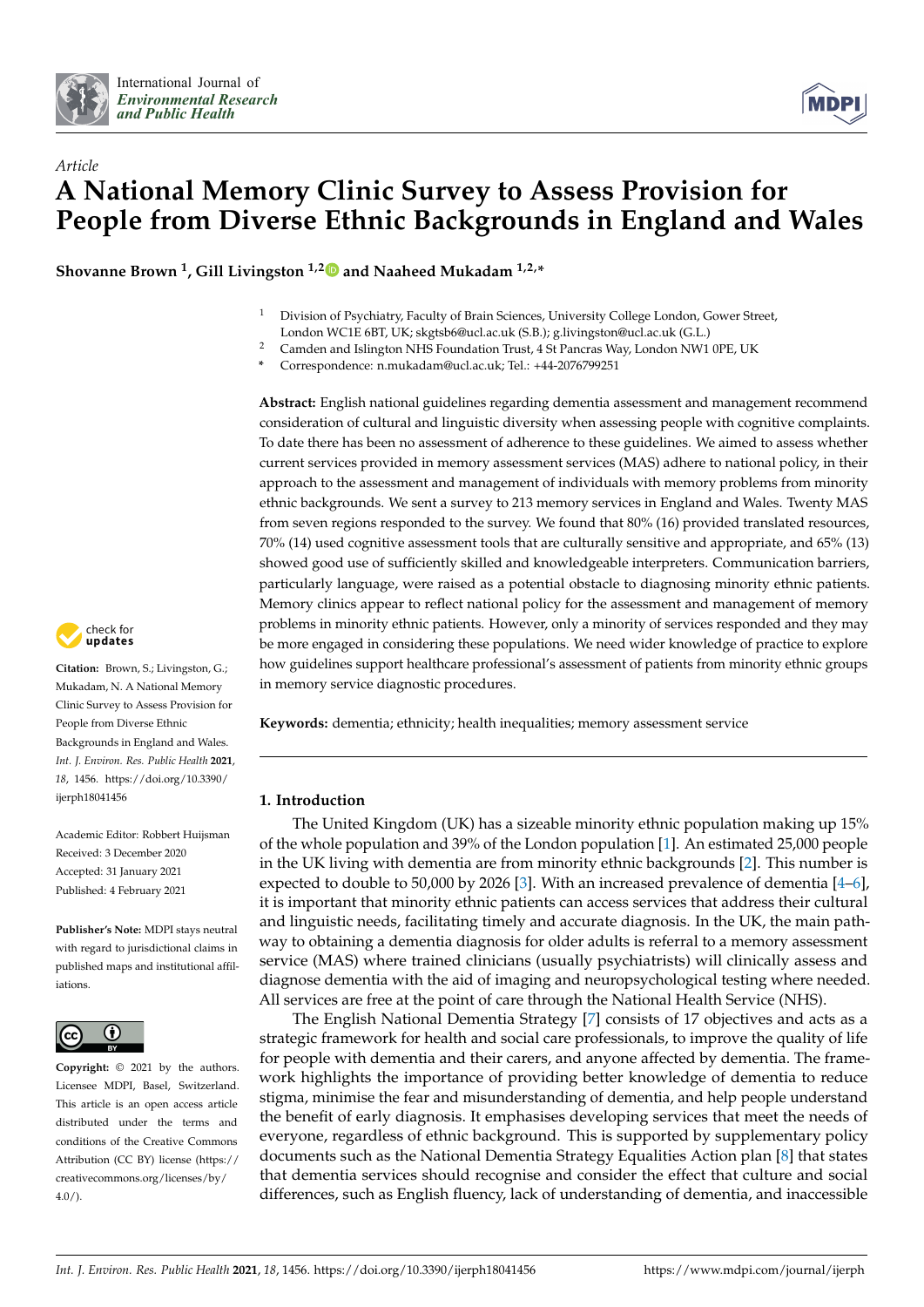and culturally insensitive services may have on ethnic communities accessing health and care services. In addition, the Prime Minister's dementia challenge [\[9\]](#page-10-3) was introduced in 2012 with the aim of improving health and care services, creating dementia-friendly communities and investing in dementia research.

The benefits of specific service provision for minority ethnic patients may facilitate timely diagnosis which acts as a gateway to the opportunity to access pharmacological treatments, non-pharmacological interventions for cognition and for non-cognitive symptoms and time to consider advance planning in the earlier stages of dementia. This may help to increase a patient's quality of life allowing them to live well with dementia [\[7\]](#page-10-1). Despite this, an earlier study finds that some MAS provide no or limited specific memory services for patients from minority ethnic backgrounds [\[10\]](#page-10-4). Such studies assessing service provision for minority ethnic patients looking at only small geographical regions in England and Wales may not reflect the overall current practice of MAS, possibly due to the difference in diversity and practice within England and Wales.

Currently, we have a better understanding of the facilitators and obstacles to dementia diagnosis in minority ethnic patients. These include but are not limited to the effect that culture and ethnicity have on carer beliefs and attitudes of help-seeking, language barriers and English proficiency, the stigma of dementia diagnosis, and negative experiences and opinions of treatment within the healthcare system [\[11–](#page-10-5)[14\]](#page-10-6). These cultural and social differences between minority ethnic groups and the majority population in help-seeking may cause delays in early diagnosis and intervention. It is therefore important to assess whether national policies are being taken up to address these obstacles and are being used to achieve good standards of care and quality of life for all patients.

We aimed to assess whether current services provided in MAS reflect national policies, regarding their approach to the assessment and management of individuals with memory problems from minority ethnic backgrounds in England and Wales.

### **2. Materials and Methods**

The study did not require ethical approval as using the NHS research ethics guidelines and University College London Research Authority, the study was defined as a service evaluation (see Supplementary Materials for the exemption certificate-Figure S1). Reporting of aggregate data here is anonymous so the participants cannot be identified.

In this study, the term ethnic minority referred to any individual with a different national or cultural tradition to the majority population in the UK- White or White British. This included individuals from White other, Irish/Gypsy travellers, Indian, Pakistani, Bangladeshi, Chinese, other Asian, Mixed ethnicity, African, Afro-Caribbean and Black British backgrounds.

# *2.1. Data Collection Instrument*

In the UK, strategic frameworks regarding assessment and treatment of cognitive impairment, such as the National Dementia Strategy [\[7\]](#page-10-1), Memory Services National Accreditation Programme (MSNAP) [\[15\]](#page-10-7), and the National Institute for Health and Care Excellence (NICE) [\[16\]](#page-10-8) have been published with the consideration of cultural and linguistic diversity when assessing people with cognitive complaints. We searched for these and other England and Wales guidelines on dementia diagnosis and management and read each document to extract guidance specific to assessment and management of people from minority ethnic backgrounds. The main guidelines on dementia services regarding patients from minority ethnic backgrounds state that they should: provide services that meet the needs of all patients; use interpreters who are sufficiently skilled and knowledgeable, using family members of a patient only in exceptional circumstances; provide services that are accessible for all; and not rely solely on cognitive tests for diagnosis, including in circumstances where it is not possible to administer the test in a language in which the patient is sufficiently fluent. Using these published guidelines, we designed and created an online survey about memory assessment service practice.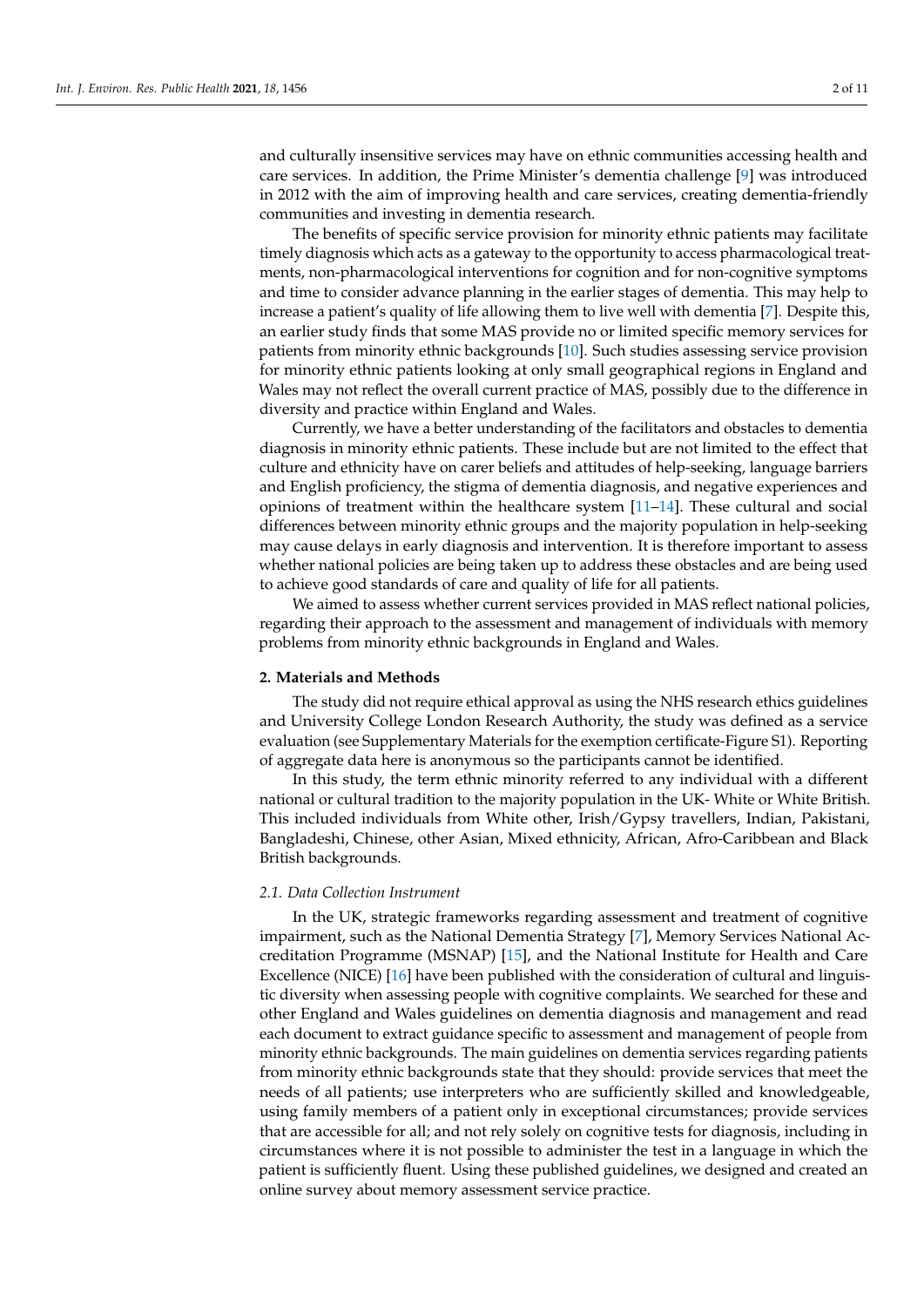Prior to distributing the survey, two consultant old age psychiatrists and a memory service manager evaluated it for clarity, understandability and relevance and we edited based on their feedback. Adjustments included adding a 'not applicable' option and free text boxes to multiple-choice questions to provide an opportunity for participants to include responses that we had not initially considered as part of the set answers. We also changed the time frame so questions asked about the last year of routine practice. This allowed participants to find data to answer the questions more easily.

The final survey consisted of 28 questions (six single selection drop-down responses, 18 multiple choice questions and four open-ended questions) and measured six main constructs: MAS patient demographics, patient referral, availability of interpreters, translated resources, cognitive assessment tools and barriers to dementia diagnosis and outreach activities (see Supplementary Materials for the survey items-Table S1). The first section of the survey concerned the patient demographic data of the MAS. The second section focused on the approximate total number of patients referred for an assessment, the percentage of patients who did not have their ethnicity recorded, the percentage of patients who were White British, and change in minority ethnic patient referral. The next section looked at the percentage of patients who did not speak English fluently and the use of family and professional interpreters. The fourth section assessed the use of cognitive assessment tools for minority ethnic patients, any limitations of use, and strategies used to support diagnosis. The final section of the survey concerned MAS outreach activities with community services, significant obstacles to diagnosing minority ethnic patients, and barriers to post-diagnostic services or interventions. The end of the survey included space for participants to provide additional comments on their experience of diagnosing and offering post-diagnostic support to minority ethnic patients in their memory clinic.

# *2.2. Survey Procedure*

Members of the NHS England Dementia Clinical Network were recruited to assist in the circulation of the survey. Participants of our study were managers or clinical leads for MAS in England and Wales. They were identified through the NHS England Dementia Clinical Network, the Royal College of Psychiatrists, MSNAP and emails and telephone calls to individual services. The survey was distributed to MAS in the following regions in England and Wales: North East England, North West England, Yorkshire, West Midlands, East Midlands, South West England, South East England, East of England, Greater London, and Wales.

All MAS were sent an introductory letter by email which detailed the aim of the study, the definition of minority ethnic group, the duration of the survey, that all responses would be strictly confidential, mentioned a £50 voucher incentive, a link to the online survey and contact details of the researcher. The letter also detailed relevant instructions to aid the completion of the survey, specifically, that participants should think about the year prior to COVID-19 adjustments when routine memory assessment service activity took place. We contacted all MAS in England and Wales by email in April 2020. Data was collected between 19 April and 21 August 2020. Four weeks after sending the survey, we sent a follow-up email to all MAS, and again in mid-June for those who had not participated in the survey.

#### *2.3. Data Analysis*

We made demographic information non-identifiable by not reporting names of MAS and grouping the data by region of the MAS in England and Wales. To assess whether MAS were reflective of national policy regarding the assessment and management of individuals with memory problems from minority ethnic backgrounds, we grouped quantitative data into the six question constructs. We summarised the data by calculating the percentage of responses to show the proportion of MAS that provided a particular answer. Qualitative data from the open-ended questions were organised by common themes that emerged from data analysis and reported under their question subtype.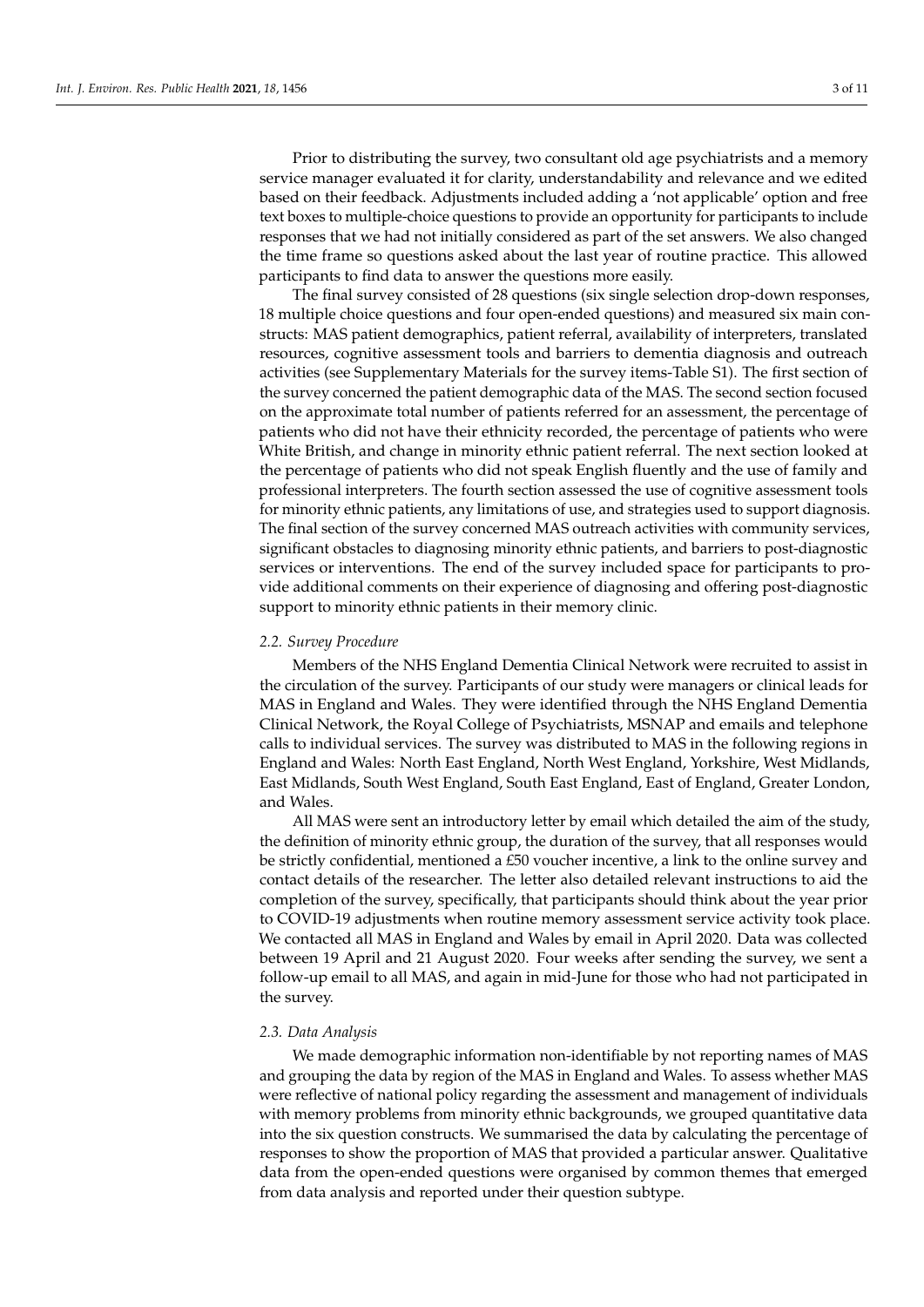### **3. Results**

# *3.1. Demographics*

Of the 213 MAS contacted, 20 (9.4%) in seven out of 10 regions we sent the survey to in England and Wales responded to the survey. We received responses from MAS in the following regions: North East England (1), North West England (4), South West England (1), South East England (4), East of England (1), Greater London (8), Wales (1). In 11 (55%) of the participating MAS, ethnic minority referrals comprised less than 20% of patients seen for an initial assessment (Refer to Table [1\)](#page-4-0). Almost half-8(40%) of participating MAS were based in Greater London where a greater range of diversity in patients is seen, possibly due to the higher percentage of minority ethnic groups making up the total population. The majority of MAS-13(65%) reported that in their experience, the number of minority ethnic patients attending memory services was staying the same. No MAS reported that the number of minority ethnic patients attending their memory clinic had decreased in the last year. Table [1](#page-4-0) presents a summary of the number of responses we received from each region, the demographic makeup of the region, the percentage of ethnic minority patients that each MAS estimated they saw in the last year, the percentage of patients who did not speak English fluently, the approximate use of interpreters in one year and if the MAS provides translated resources. In general, the percentage of referrals from minority ethnic groups was similar to the expected percentage of people of minority ethnic groups in those regions, according to national surveys.

# *3.2. Availability of Interpretation in Memory Clinics*

The majority of patients attending MAS were reported to speak English fluently enough to be fully assessed in English. 12 (60%) of MAS reported that less than 10% of their patients did not speak English fluently. Use of interpreters in MAS ranged from two to 300 in a year (Refer to Table [1\)](#page-4-0). The percentage of referrals that required an interpreter ranged from 0.16%-15.47% of the total number of patients seen for an initial assessment. Use of interpreters was generally aligned with percentage of referrals from minority ethnic groups. In the case that a patient did not speak English fluently enough to be assessed in English, 13 (65%) of MAS used professional interpreters in more than 70% of cases when an interpreter was indicated. 13 (65%) of MAS reported using family members as interpreters in less than 10% of the cases where a patient did not speak English fluently. The most common circumstances a family member of a patient was used as an interpreter was due to a lack of availability of professional interpreters in the required language, followed by the refusal by a service user:

*"Sometimes people say they speak English but when we see them it is not sufficient to complete an assessment so we would not have booked an interpreter"* (MAS Greater London)

Another challenge to the provision of professional interpreters highlighted was interpreters cancelling at short notice or not attending the appointment.

*"The interpreter booked and did not arrive on the day"* (MAS Greater London)

*"The professional interpreter cancelled in short notice"* (MAS Greater London)

# *3.3. Provision of Translated Resources*

MAS who responded offered resources in a range of languages with the most common being information about dementia diagnosis (14 responses), followed by leaflets about medication (13 responses) and information about dementia subtypes (12 responses). The three most common languages that resources were translated in were Punjabi, Urdu and Bengali. Participating MAS also offered translated materials in other languages including Russian, Farsi, Vietnamese, and Tagalog. Four MAS, (20%) did not provide any translated resources. Our findings show that 11 (55%) of MAS report that less than 20% of their referrals are patients from minority ethnic groups, with 12 (60%) reporting that less than 10% of their patients do not speak English fluently to be fully assessed in English. Of the four MAS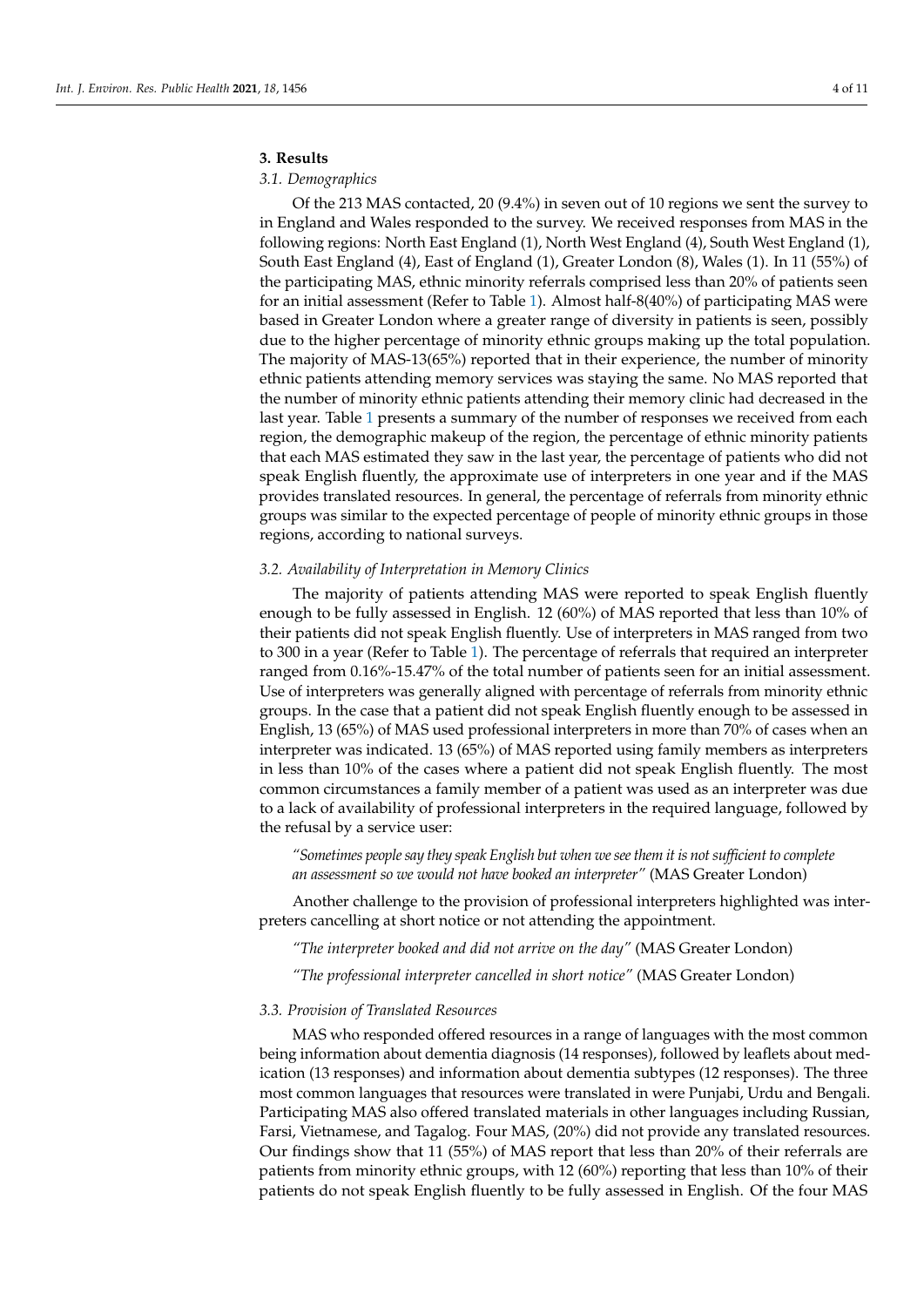who reported not providing translated resources, two of the services reported that approximately 0–10% of their patients attending their clinic do not speak English fluently, one reported that 21–30% of their patients do not speak English fluently, and the final MAS did not provide data on their patients English fluency (Refer to Table [1\)](#page-4-0). There was a wide range in type of translated resources available and this was not related to the percentage of referrals from minority ethnic groups.

<span id="page-4-0"></span>**Table 1.** Summary table with demographic information and its relation to the percentage of minority ethnic patients attending MAS and use of interpreters.

| Region                   | Number of<br><b>Responses</b><br>Received in Region | % of Ethnic<br><b>Minorities</b><br>in Region | Number of<br>Referrals per<br>Year (Range) | % of Ethnic<br>Minority<br>Referrals | $%$ Not<br>Speaking<br><b>English</b> | Approximate Use of<br>Interpreters in One<br>Year <sup>N</sup> (% of Total<br>Referrals) | <b>Translated</b><br><b>Materials</b> |
|--------------------------|-----------------------------------------------------|-----------------------------------------------|--------------------------------------------|--------------------------------------|---------------------------------------|------------------------------------------------------------------------------------------|---------------------------------------|
| North East<br>England    | $\mathbf{1}$                                        | 6.4                                           | 1000                                       | $10 - 19$                            | $0 - 10$                              | 20(2)                                                                                    | 2,3,4                                 |
| North<br>West<br>England | $\overline{4}$                                      | 12.9                                          | 420                                        | $30 - 39$                            | $31 - 40$                             | 65 (15.47)                                                                               | 2,3,4                                 |
|                          |                                                     |                                               | 1200                                       | $10 - 19$                            | $0 - 10$                              | 2(0.16)                                                                                  | 2,3,4,5,6,7,8,9                       |
|                          |                                                     |                                               | 300                                        | $0 - 9$                              | $11 - 20$                             | 20(6.6)                                                                                  | 2,3,4,5,6,7,8,9,                      |
|                          |                                                     |                                               | N/A                                        | $40 - 49$                            | $21 - 30$                             | 50                                                                                       | 2,3,4,7,8                             |
| South West<br>England    | $\mathbf{1}$                                        | 8.2                                           | 540                                        | $0 - 10$                             | $0 - 10$                              | 5(0.92)                                                                                  | 2,4                                   |
| South East<br>England    | $\overline{4}$                                      | 14.8                                          | 415                                        | $10 - 19$                            | $0 - 10$                              | 5(1.2)                                                                                   | 2,3,4,5,6,7,8,9                       |
|                          |                                                     |                                               | 544                                        | $10 - 19$                            | $0 - 10$                              | 10(1.84)                                                                                 | $\mathbf{0}$                          |
|                          |                                                     |                                               | 100                                        | $10 - 19$                            | $0 - 10$                              | 5(5)                                                                                     | 1,2,3,4,5,6,7,89                      |
|                          |                                                     |                                               | 800                                        | $0 - 10$                             | $0 - 10$                              | 10(1.25)                                                                                 | 2,3,4,6,7,8,9                         |
| East of<br>England       | $\mathbf{1}$                                        | 14.6                                          | 1200                                       | $0 - 9$                              | $0 - 10$                              | 5(0.4)                                                                                   | $\boldsymbol{0}$                      |
| Greater<br>London        | 8                                                   | 55.1                                          | 1500                                       | $20 - 29$                            | $0 - 10$                              | 200-300(13.3-20)                                                                         | 2,3,4,5,7,8,9                         |
|                          |                                                     |                                               | 500                                        | $20 - 29$                            | $21 - 30$                             | 200-300(13.3-20)                                                                         | 2,3,4,5,6,7,8,9                       |
|                          |                                                     |                                               | 730                                        | 60-69                                | $21 - 30$                             | N/A                                                                                      | 10                                    |
|                          |                                                     |                                               | 700                                        | 50-59                                | $0 - 10$                              | 60(8.6)                                                                                  | 2,3,4,7,8,9                           |
|                          |                                                     |                                               | 946                                        | 60-69                                | $0 - 10$                              | N/A                                                                                      | $\mathbf{0}$                          |
|                          |                                                     |                                               | 900                                        | 30-39                                | 21-30                                 | 200(22.2)                                                                                | $\overline{0}$                        |
|                          |                                                     |                                               | 430                                        | 70-79                                | $0 - 10$                              | 20(4.7)                                                                                  | 10                                    |
|                          |                                                     |                                               | 1600                                       | $10-19$                              | $11 - 20$                             | 200(12.5)                                                                                | $\overline{2}$                        |
| Wales                    | $\mathbf{1}$                                        | 6.8                                           | 1540                                       | $0 - 9$                              | $10 - 19$                             | 96(6.2)                                                                                  | 2,3,4,5,6,7,8,9                       |
| <b>Total</b>             | 20                                                  |                                               |                                            |                                      |                                       |                                                                                          |                                       |

Note: N/A- MAS who report not storing information to provide data to answer the question. Provision of translated materials options: 0-No translated resources, 1-Online videos, 2-Information about dementia diagnosis, 3-Information about dementia subtypes, 4-Leaflets about medication, 5-Leaflets about other psychosocial treatments including Cognitive Stimulation Therapy CST, 6-Information about participation in research, 7-Information about lasting power of attorney, 8-Information about advanced care planning, 9-Leaflets about driving and dementia, 10-Other.

> In analysing the qualitative data for these questions, a common theme that emerged was the use of the internet to access readily available translated materials if the MAS did not offer it:

*"We access all languages available on the Alzheimer's Society website if we do not have it in house"* (MAS Greater London)

#### *3.4. Cognitive Assessment Tools*

The majority–14 (70%) of respondents reported using alternative standard and validated cognitive assessment tools for minority groups with the most commonly used being the Rowland Universal Dementia Assessment Scale (RUDAS) and translated versions of the Addenbrooke's Cognitive Examination (ACE). MAS highlighted that some limitations of using alternative cognitive assessments tools were that they had difficulty translating the assessment and interpreting alternative cognitive tests may be challenging in a high functioning patient.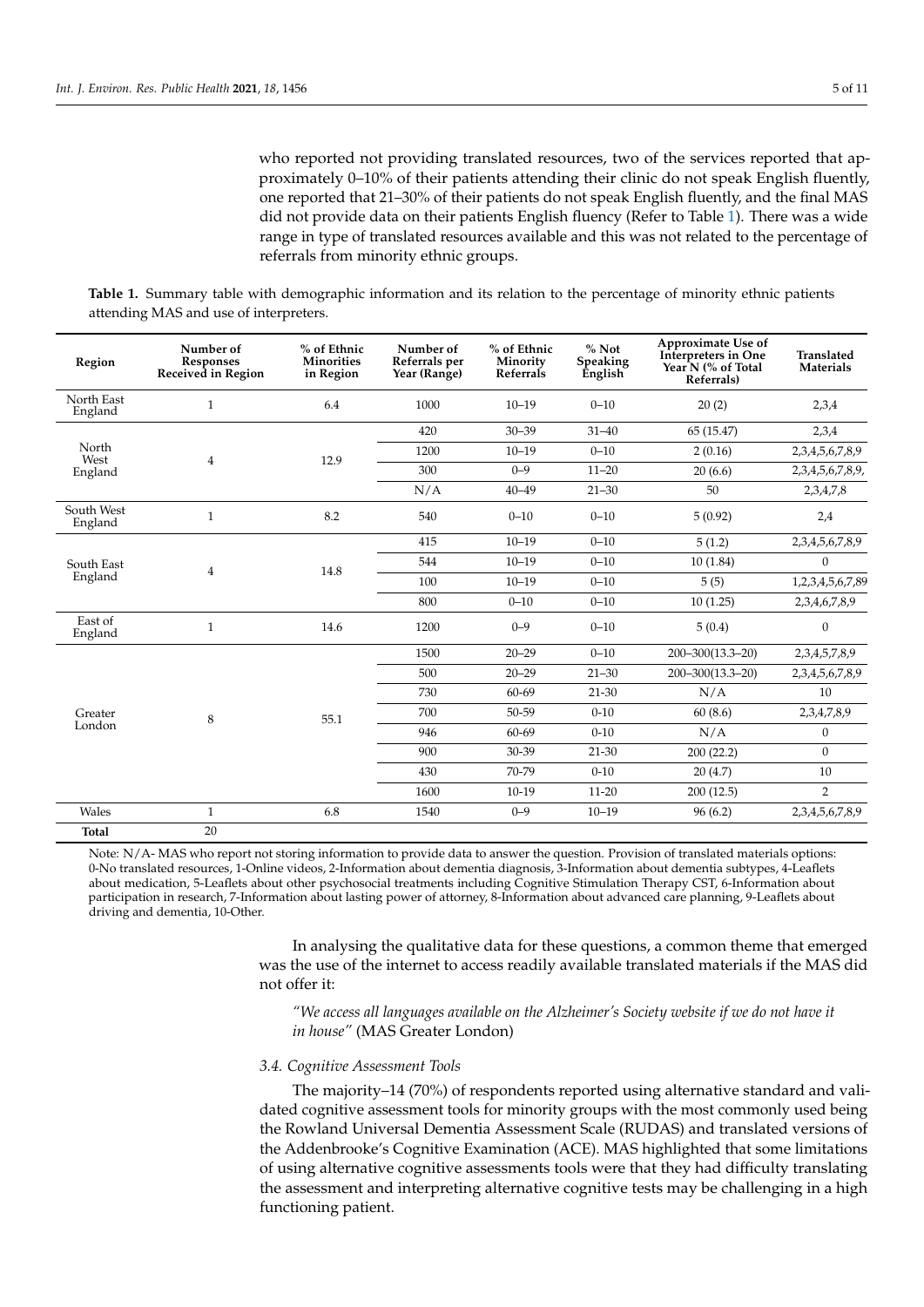*"Interpreting the results by a non-speaker of the language is difficulty. There is a lack of guides translating and explaining the cultural adaptations to the tests"* (MAS North West England)

We found that MAS also did not solely rely on cognitive scores for diagnosis and used specific strategies to diagnose minority ethnic patients. Three key themes emerged from data analysis with regards to additional information used to support a diagnosis:

(i) Understanding of cultural beliefs

*"We always ensure we are aware of differences in cultural norms, respect for beliefs are paramount. We have at least one post that has a protected characteristic i.e., staff member must speak Punjabi fluently to enable people to attend CST in more than one language"* (MAS Greater London)

(ii) Collateral information:

*"Seek collateral information from family, social, and health networks"* (MAS Greater London)

(iii) Assessing patient functioning:

*"Activities of daily living assessment"* (MAS Greater London)

# *3.5. Barriers to Dementia Diagnosis and Outreach Activities*

Nine (45%) of participating MAS highlighted that the most significant obstacle to diagnosing minority ethnic patients was language barriers followed by the patient's lack of understanding of dementia. Problems with communicating via letters written only in English were raised as potential barriers to the assessment of minority ethnic patients

*"Language has been an issue when appointment letters are sent out in English"* (MAS North West England)

There was evidence of some engagement between MAS and community services with the most common outreach activities being with the local voluntary sector (34.3% responses), followed by community centres (21.9% responses), and partnering with places of worship (15.6%). With regards to outreach activities in MAS, 30% of respondents reported that in their experience these activities increase the number of minority ethnic patients in the service, whilst 30% reported that it has no impact. One participant stated that:

*"Raising events with specific communities does not seem to raise referral rates, but it helps with the management of those who are referred"* (MAS Wales)

# *3.6. Additional Comments*

MAS reported trying to improve their services to suit the needs of minority ethnic patients. Those based in less diverse regions seem to lack the opportunity to tailor their approaches, possibly due to low referral rates of patients from diverse backgrounds.

*"We have been focusing on trying to better address needs of our growing number of ethnic minority patients but so far with limited success- primarily due to language barriers. Our numbers are relatively small so it is proving difficult to do things other than on an individual one to one basis"* (MAS Wales)

# **4. Discussion**

This is, to our knowledge, the first national survey to evaluate if MAS adhere to national policy in their approach to the assessment and management of individuals with suspected memory problems from minority ethnic groups. Focusing on the services provided to minority ethnic patients and the experiences of diagnosis from the perspective of healthcare professionals, we found that there was a wide range in the proportion of minority ethnic patients seen in each memory service. For almost half of the memory services, most of their patients were from a White British background which is in line with what would be expected based on underlying demographics though, in some areas in London we would expect the proportion of minority ethnic patients to be much higher.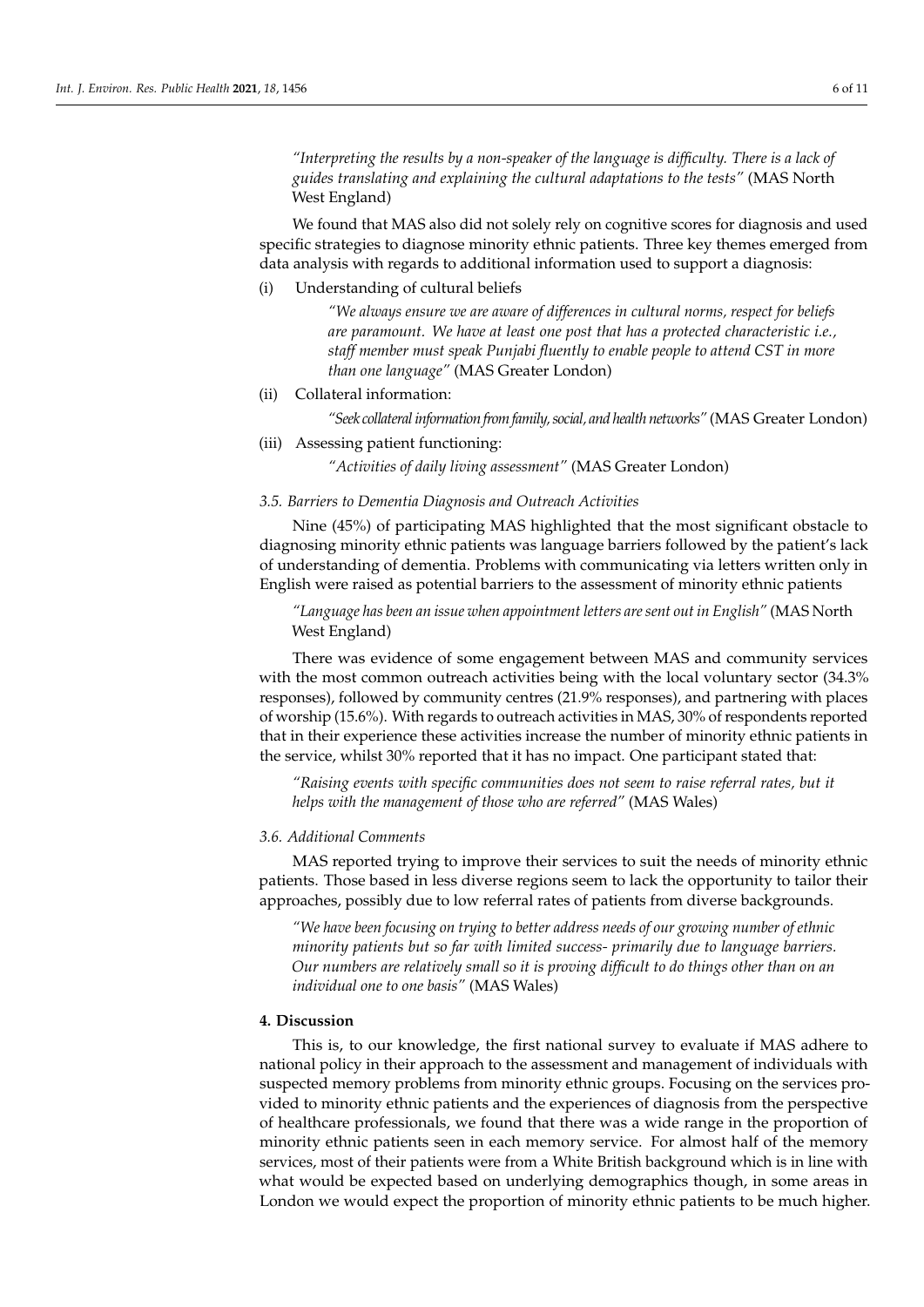This may indicate that referral rates in some regions of England and Wales may not reflect the underlying population or suggests underuse of MAS.

Our findings provide an initial indication of how well MAS reflect guidelines for dementia assessment and management and it appears that MAS are practicing in accordance to the guidelines. In general, MAS used professional interpreters, likely to be more knowledgeable and skilled in interpretation compared to family members, in the majority of cases where a patient did not speak English fluently. They considered communication barriers, particularly language, as a major obstacle to diagnosing patients from diverse backgrounds. MAS were able to recognise the obstacles faced when diagnosing minority ethnic patients which suggests a good awareness of the different cultural and linguistic needs of these patients. There was some evidence of services trying to actively overcome these obstacles, for example, the majority of participating MAS did provide resources in translated formats and also used the internet to source readily available resources if they did not have the language available. This demonstrates that MAS do attempt to reduce some of the inequalities of service provision where resources are readily available to use. However, a fifth of MAS surveyed did not provide any translated resources to their patients. It may be that MAS who reported not providing translated resources may not have the demand for these services, for example they have a low minority ethnic population in their region. If MAS do not frequently have patient referrals from minority ethnic groups, they may not have reason to provide specific services, and rather do things on a case by case basis. However, this does not mean that the MAS would be unable to provide culturally and sensitive appropriate services.

There was also some evidence of engagement between MAS and community services, although opinions were divided in whether this increased the referral rates of minority ethnic patients or if it had no impact. The majority of MAS recognised that cognitive assessment tools used for the majority population are not suitable for minority ethnic patients, due to factors such as differences in the level of education, culture, language and potentially different baseline cognitive states and so they used different culturally adapted assessment tools that were available.

Our findings reflect national policies for dementia diagnosis where MSNAP guidelines state that the use of a patient's family member as an interpreter should only be considered in exceptional circumstances, e.g., when it is not possible to get an interpreter in time. This is because the use of a professional interpreter may provide a degree of accuracy in delivering diagnostic feedback, which may be limited by a family member's ability to translate medical information appropriately [\[17\]](#page-10-9). It is encouraging to see MAS following practice guidelines and providing professional interpreters in the majority of the cases where a patient does not speak English fluently. However, a potential barrier to the assessment of minority ethnic patients in MAS raised was problems with communicating the need for interpreters. Some services said in some cases, they were unaware an interpreter would be needed until the patient arrived. In this case, they may have to re-book an appointment. This suggests that there may be a gap in communication between other parts of the dementia care pathway, patients and MAS. The addition of this topic to further surveys might establish the role of this problem in MAS to assess if it is a significant hindrance in their ability to provide professional interpretation when required. This would help to ensure patients from minority ethnic backgrounds are appropriately assessed and supports timely and accurate diagnosis. Previous research has also highlighted inequalities that exist at all stages of the diagnostic and care pathway and we need work to better connect services and ensure people from all ethnic groups have equal access and quality of assessment and care [\[18\]](#page-10-10).

Problems with communicating via letters written only in English was raised as another potential barrier to assessment, which supports previous research that demonstrates how language proficiency may affect MAS use [\[11\]](#page-10-5). This is important because if patients are unaware of their referral or appointment offered, they are less likely to attend MAS, delaying diagnosis and reducing the benefit of pharmacological treatment on symptoms [\[13](#page-10-11)[,14](#page-10-6)[,19\]](#page-10-12).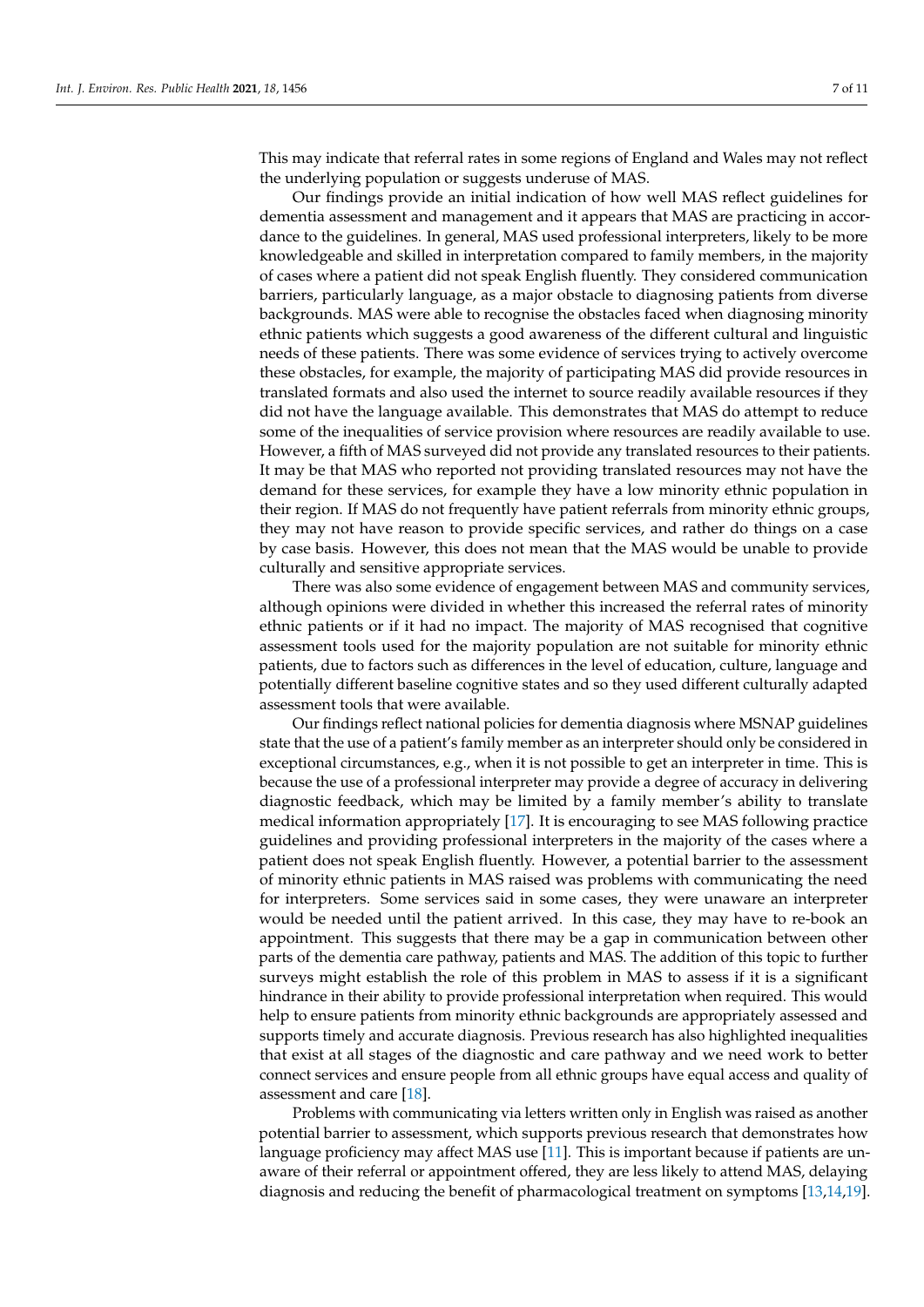It is important for healthcare staff to be aware of a patient's linguistic needs at all stages of the dementia care pathway, e.g., offer referral letters that are translated into a patient's language, so it does not affect service provision [\[20\]](#page-10-13). This would help to ensure that information giving is accessible and consistent throughout the whole dementia care pathway and not just in a single service.

In line with previous research studies, it is possible that MAS in less diverse areas of England may not provide as much specific services that meet the needs of minority ethnic groups [\[10\]](#page-10-4). In comparison to MAS based in regions that are highly diverse, who have the opportunity to be more active in addressing key inequalities, e.g., having a protected post for staff who speak a particular language and links with local communities. This suggests that there may be a difference between areas of England and Wales in their provision of specific dementia services, however, due to our low response rate it makes it difficult to spot any trends in service provision based on regions. In regions where there is a high population of specific minority ethnic groups, it may be advisable that MAS employ staff members that have competencies in a particular language. This may be especially important where the majority of people in the region do not speak English. Long term, this may not cost more in comparison to hiring an interpreter when required. It may also ensure that some of the problems with arranging interpreters including the lack of availability of a professional interpreter in a required language, and interpreters not arriving on the day or cancelling at short notice are less common. This may provide some additional benefits which enable MAS to be more culturally sensitive on the whole. Although, it is worth noting that people from the same country may not speak the same languages and several different dialects may be spoken. Therefore, having a protected staff post for a particular language does not mean the needs of the whole group or other minority ethnic groups who are less represented in the area will be met. However, employing staff members with language competencies may break down some linguistic barriers and provide common ground for understanding.

Low referral rates of minority ethnic patients in particular regions of England and Wales may mean that there is little demand for specific dementia services such as interpreters and translated materials. With ethnic diversity becoming more evenly spread in the UK [\[21\]](#page-10-14), MAS should have the ability and be ready to provide culturally appropriate and sensitive dementia services when needed. However, intention and ability to provide were not factors that we measured in our survey, rather we focused on current provision. The addition of this factor to a future survey could allow a better understanding of MAS adherence to national policy. For example, it would allow MAS who may not be currently providing specific services to minority ethnic patients (due to lack of demand, low referral rates, or low minority ethnic population) to provide answers about whether they have procedures, services and resources in place if requested. This would provide a more holistic understanding of whether MAS adhere to national policy in their approach to the assessment and management of individuals with memory problems from minority ethnic backgrounds.

The MSNAP [\[15\]](#page-10-7) guidelines states that clinical staff should fulfil competencies in Higher Education Dementia Core Skills in topics including equality diversity and inclusion in dementia care. There should be an emphasis on staff working in MAS to be confident in understanding the differing needs of minority ethnic patients with dementia, e.g., through training. We were not able to assess this during the survey so this may be an important aspect to study to ensure healthcare professionals are better equipped to deal with cultural diversity.

Recent events highlighted by the Black Lives Matter movement have made societies around the world more aware of systematic racism and its drastic impact on the Black community and ethnic minorities. More than ever, it has highlighted the importance of educating and understanding the racial disparities that unfortunately still exist in our communities. In recent years, there has been increased awareness of the challenges that Black and minority ethnic communities face in dementia care. However, there is an urgent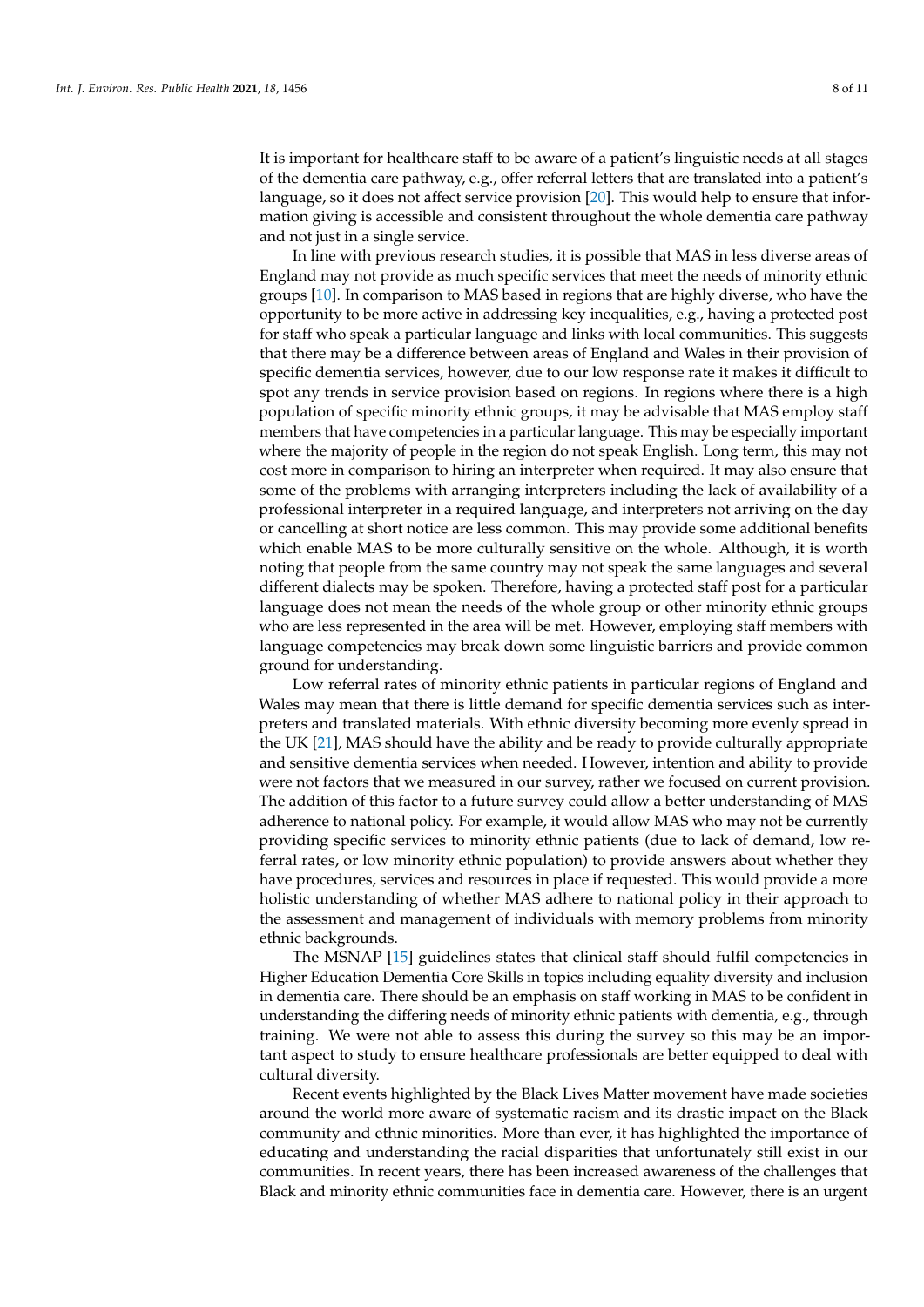need to persist in research that addresses how we can make adaptations to interventions and services, so they are inclusive and appropriate for these communities. The impact of these events has welcomed an avenue for change in dementia research. For example, professional bodies are recognising the need to have honest and open conversations with staff working in dementia services, regarding support in addressing and accommodating the needs of minority groups [\[22\]](#page-10-15). Our research follows suit in that we hope to implement best practices in the future and highlight the importance of all patients having access to support and suitable services in memory clinics.

## *4.1. Limitations*

We aimed to gain a broad and representative understanding of the current practice in MAS and managed to collect data from seven out of 10 regions we contacted in England and Wales. We initially intended to include Scotland in our sample but could not as we did not have a centralised list for Scottish memory services, and were unable to contact any before data collection started. The survey was sent out at the beginning of the COVID-19 pandemic and therefore it was perhaps unsurprising that response rates were low. Memory service activity was disrupted, for example, staff members may have been ill or redeployed to inpatient psychiatric and general services. We attempted to overcome this limitation by sending two follow-up emails and collating information about all memory services so we could contact them directly through telephone to increase our response rate. Understandably, this was a very difficult time and participants may not have been able to complete the survey. 40% [\[8\]](#page-10-2) of the responding MAS were from Greater London with other regions less represented. Therefore, it may be difficult to generalise our findings to suggest that all memory clinics in England and Wales are offering services to minority ethnic patients which reflect national guidelines. Despite this, participating MAS came from areas with both high and low underlying minority ethnic populations. This may provide an indication that MAS are reflecting national guidelines and considering the cultural and linguistic needs of minority ethnic patients, regardless of region.

A potential source of bias in our study is non-response bias, where participants who were interested in the study's research topic were more likely to participate in our survey. It could be that MAS who did not respond to the survey may have no or limited service provision for minority ethnic patients or few minority ethnic patients. Therefore, the data collected from the survey may only reflect the positive side of current practice and may lead to an over-estimation of how well MAS reflect national guidelines. We attempted to overcome this by collecting data over a number or months and by being flexible with the data collection deadline and extending it to accommodate for later responses from some of the MAS. We also ensured confidentiality by stating in our introductory letter that all responses are strictly confidential and results would be reported without naming memory services.

#### *4.2. Future Research*

Future research could consider further how national policy is used in MAS to support the diagnosis of minority ethnic patients. Future studies could assess MAS views on national policies such as MSNAP, the National Dementia Strategy, and NICE guidelines to see if they provide enough specific guidance for the assessment of minority ethnic patients and if they judge they cover everything necessary. For example, if the guidelines provide MAS with reasonable knowledge on how to tailor memory services with consideration of cultural and linguistic needs to meet the increasing demand for the assessment of these patients. This would provide further insight into the effectiveness of these guidelines, when used to diagnosis minority ethnic patients and provide services that support timely and accurate diagnosis and perhaps provide suggestions to use for future updates of national dementia guidelines. We could additionally survey provision for training staff in assessing diverse populations.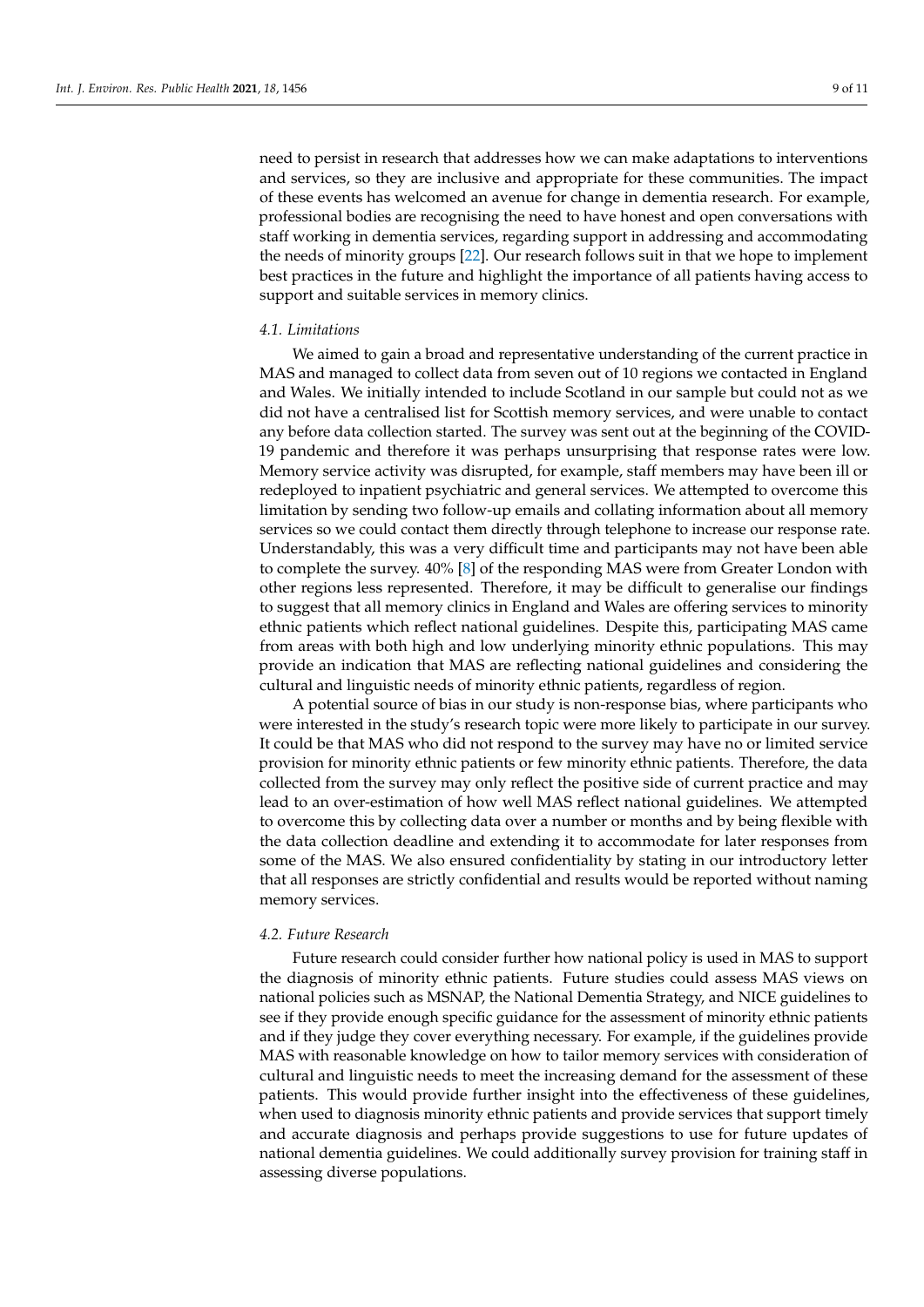# **5. Conclusions**

In conclusion, this study shows that in general MAS respondents recognise the linguistic and cultural needs of minority ethnic patients, attempt to overcome the recognised obstacles of diagnosing these patients and provide culturally sensitive and appropriate services including the use of professional interpreters, translated resources and use of culturally sensitive cognitive assessment tools, which reflects national policy for dementia assessment and management. Our survey suggests that there may be a disparity across England and Wales in the provision of specific dementia services tailored for minority ethnic patients that would facilitate timely and accurate diagnosis. This may be due to the population of minority ethnic groups in certain regions being low, therefore less use, or the number of patients who attend the memory clinics who do not speak English. However, this does not provide an indication on a MAS ability or readiness to provide these services when required. There is a growing understanding of the obstacles minority ethnic groups face in the dementia care pathway. It is now essential to assess the use of national policy in MAS to evaluate if strategic frameworks for dementia diagnosis and management reflect this knowledge, and provide guidelines that are specific enough to support dementia healthcare professions in the assessment of patients from minority ethnic backgrounds. This will ensure that healthcare professionals are confident in their ability to tailor services and interventions, so they are culturally appropriate and meet the needs minority ethnic patients.

**Supplementary Materials:** The following are available online at [https://www.mdpi.com/1660-460](https://www.mdpi.com/1660-4601/18/4/1456/s1) [1/18/4/1456/s1.](https://www.mdpi.com/1660-4601/18/4/1456/s1)

**Author Contributions:** Conceptualization, N.M., G.L. and S.B.; Methodology, N.M., G.L. and S.B.; Formal Analysis, S.B.; Investigation, N.M., G.L. and S.B.; Writing—Original Draft Preparation, S.B.; Writing—Review & Editing, N.M., G.L. and S.B.; Supervision, N.M. and G.L. All authors have read and agreed to the published version of the manuscript.

**Funding:** This research received no external funding.

**Institutional Review Board Statement:** Ethical review and approval were waived. The study did not require ethical approval as using the NHS research ethics guidelines and University College London Research Authority, the study was defined as a service evaluation.

**Informed Consent Statement:** Patient consent was waived due to no patient level data being used.

**Data Availability Statement:** Data are available from the authors upon request.

**Acknowledgments:** The authors would like to express their gratitude to Helen Souris and Laura Cook from NHS England Dementia Clinical Network for their time to provide feedback and distribute the survey. We are also thankful to Suzanne Joels and Lauren Huzzey for their input in designing the survey. Thank you to all the respondents of the survey for their time and comments. NM is funded by an Alzheimer's Society Senior Fellowship, and GL and NM are supported by UCLH National Institute for Health Research (NIHR) Biomedical Research Centre. GL receives funding from the North Thames National Institute of Health Research (NIHR) Applied Research Collaborations (ARCs).

**Conflicts of Interest:** The authors declare no conflict of interest.

#### **References**

- <span id="page-9-0"></span>1. Ons.gov.uk. 2011. 2011 Census—Office for National Statistics. Available online: <https://www.ons.gov.uk/census/2011census> (accessed on 6 August 2020).
- <span id="page-9-1"></span>2. All-Party Parliamentary Group on Dementia: Dementia does not Discriminate: The experiences of Black, Asian and minority ethnic communities. London: Alzheimer's Society and the House of Commons All-Party Parliamentary Group on Dementia. 2013. Available online: <https:www.alzheimers.org.uk/2013-appg-report> (accessed on 2 February 2021).
- <span id="page-9-2"></span>3. Alzheimer's Society. Alzheimer's Society's View on Demography. 2012. Available online: [https://www.alzheimers.org.uk/](https://www.alzheimers.org.uk/about-us/policy-and-influencing/what-we-think/demography) [about-us/policy-and-influencing/what-we-think/demography](https://www.alzheimers.org.uk/about-us/policy-and-influencing/what-we-think/demography) (accessed on 20 July 2020).
- <span id="page-9-3"></span>4. Whitmer, R.; Sidney, S.; Selby, J.; Johnston, S.; Yaffe, K. Midlife cardiovascular risk factors and risk of dementia in late life. *Neurology* **2005**, *64*, 277–281. [\[CrossRef\]](http://doi.org/10.1212/01.WNL.0000149519.47454.F2) [\[PubMed\]](http://www.ncbi.nlm.nih.gov/pubmed/15668425)